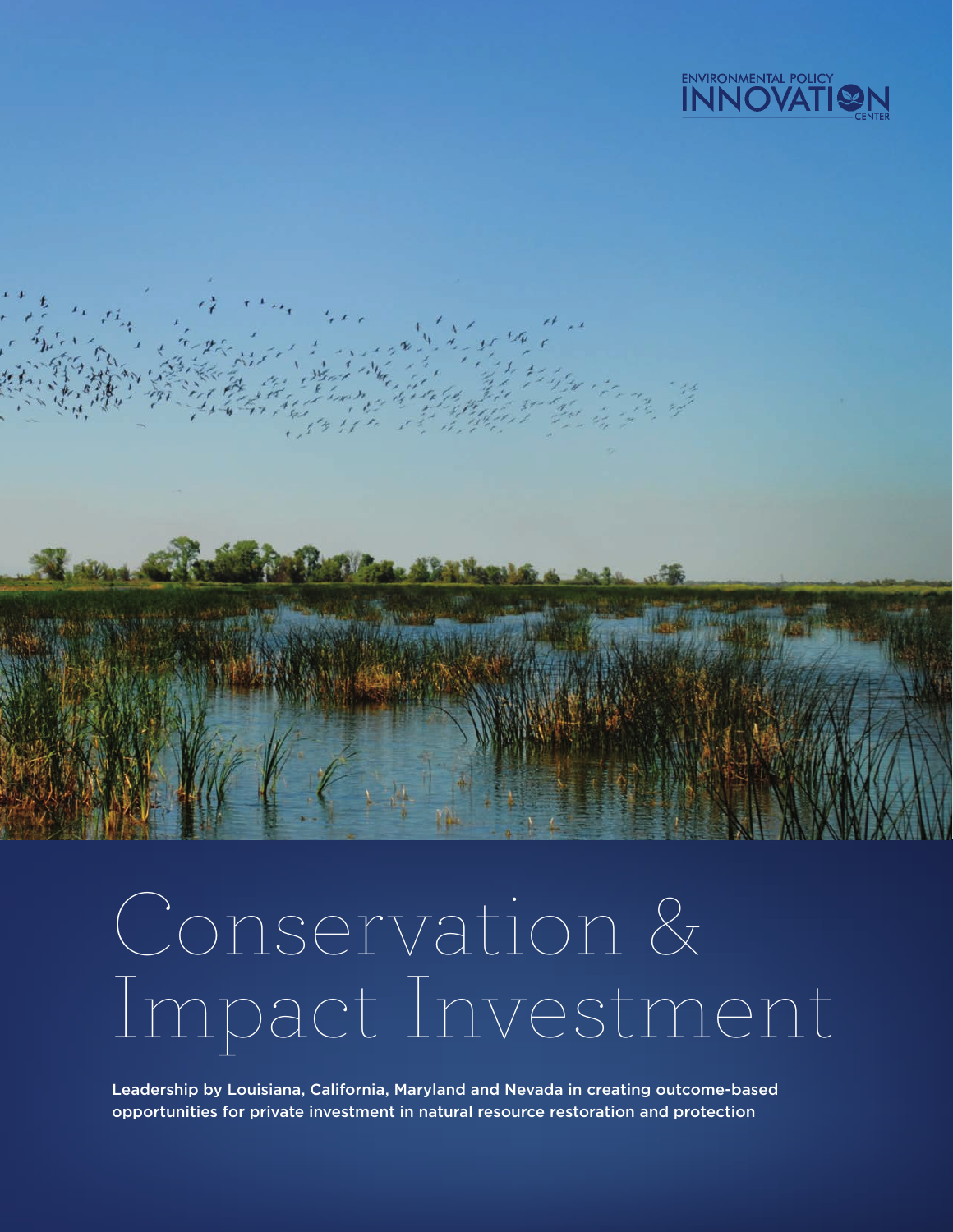

## **NEW PARTNERSHIPS: INVESTORS AND STATE AGENCIES**

Impact investing is a category of private capital investment which seeks to achieve a measurable social or environmental benefit in addition to monetary returns. The social and environmental outcomes can include public goods ranging from increased access to public housing or childhood health care, to lower pollution or enhanced wildlife populations. Through these investments, the traditional paradigm of addressing societal problems is shifting from a public- and philanthropiconly funding model to an ecosystem in which markets and incentive-based approaches play a role, side-by-side with government delivery of public goods.

State agencies charged with natural resource management missions have enormous potential as partners for impact investors. There are hundreds of state agencies tasked with managing water, wildlife, and environmental quality. Each of these agencies has a unique mission, authorities, and circumstances through which they can carry out their mission. The resources that states could put into such partnerships are significant. For example, 47 state environment agencies had a total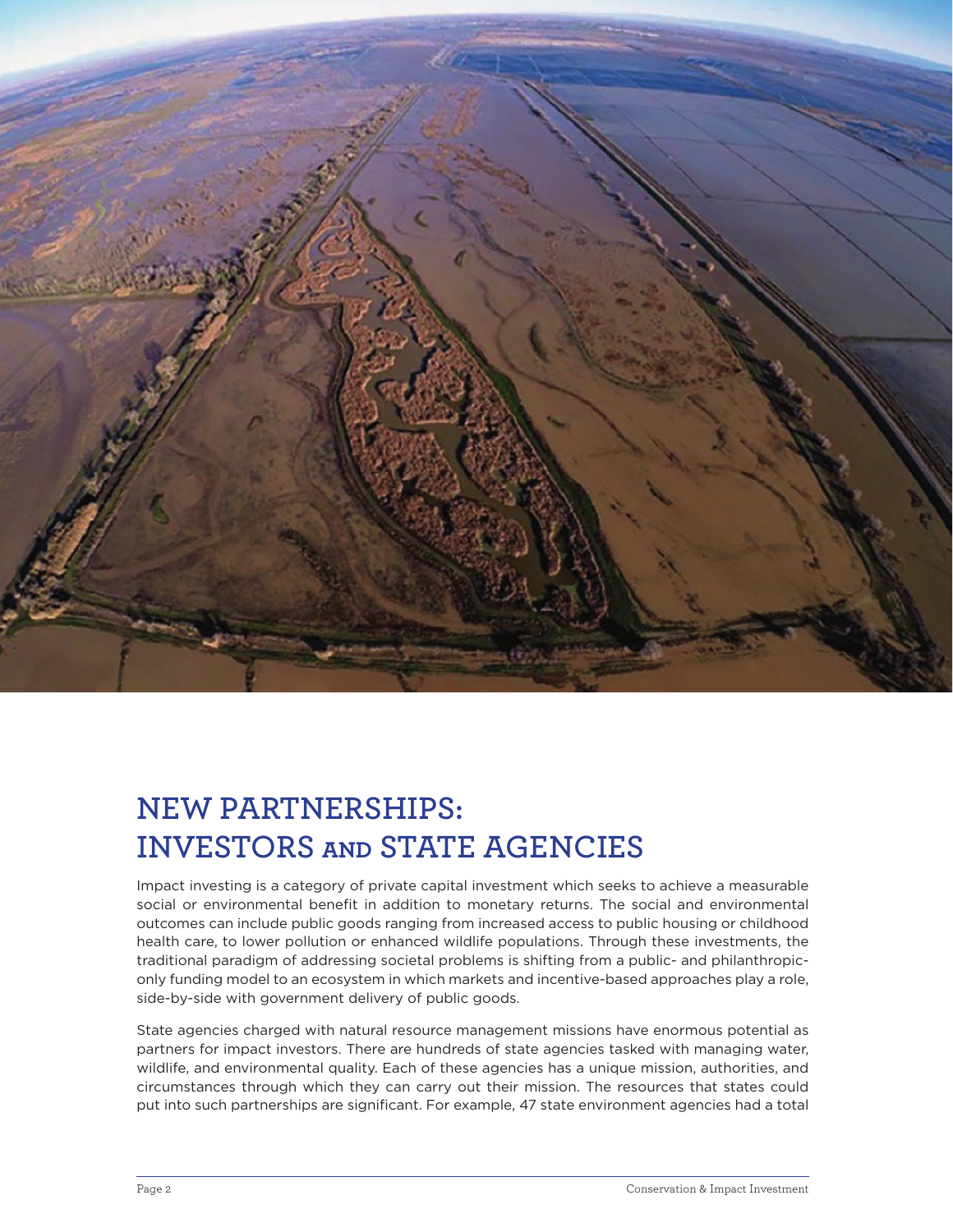budget of \$10 billion in fiscal year 2015 with another \$4.9 billion in funding for the California Environmental Protection Agency.<sup>1</sup> State agencies specifically charged with wildlife conservation had a combined budget of more than \$5.6 billion in recent years.<sup>2</sup> Those resources are an opportunity to capitalize on new ideas in conservation finance, both for states and for impact investors. If states allocated just 5% of their budgets to partnerships with investors to deliver mission-related returns, doing so would yield more than \$1 billion in natural resource conservation activities delivered with less risk, cost and delay.

There are a number of circumstances in which government agencies may benefit from working with private impact investors and having them deliver outcomes related to the agencies' natural resource goals. State agencies may have a relatively predictable source of future revenue to invest in a program, but face an opportunity cost by only funding a small amount of activity each year. In such circumstances investors can help provide upfront capital for much larger projects than the agency could otherwise afford in a single year. This capital would be paid back over time much like a public or municipal bond, however unlike a bond, the public only has to pay back the private capital if the project succeeds. In other circumstances, private investors may be able to deliver projects much faster. Moreover, an agency's strengths may lie in setting goals, compliance monitoring, and performance-related measurement, as opposed to the private sector which can provide real estate, planning and construction expertise and is incentivized to deliver what clients want quickly and efficiently.

#### **Helping States Avoid Risk**

Government agencies tend to be appropriately risk-averse for political reasons – Congress, governors, and state legislators tend to punish failure rather than looking at failure as experience from which to learn from fast or even encourage, because it is a constructive part of innovation and adaptation of government services. Unfortunately, this can translate into slow execution of public programs or a resistance to trying new approaches that may fail. Partnership with impact investors offers a mechanism for government programs to shift some or all of the financial risk of innovative projects and performance risk from new techniques to the private or nonprofit sector, only paying for outcomes when they are achieved.

#### **Pay for Success**

While initially used to address social problems, "pay for success" approaches involving private finance are receiving more interest in natural resource conservation. Pay for success, or pay for performance, is an innovative approach to contracting that allows private investors to finance projects that are designed to meet a goal or target identified as a priority by a government agency. The government agency repays the private funder only after certain measurable outcomes are met. This can allow government agencies to engage in projects more effectively, efficiently and through innovative approaches. South Carolina, for example, launched the country's first pay for success initiative to provide healthcare to low-income children and their mothers until they are two years old through a mix of private sector and philanthropic investment.<sup>3</sup> Whereas it can be difficult to identify the connections between social program interventions and outcomes because so many externalities play a role, environmental investments have less of this kind of complexity and it should be easier to fairly compensate investors for outcomes.

#### **California, Maryland, Nevada and Louisiana**

This paper reviews four recent examples of state agencies seeking to procure outcomes using a pay for success approach to contracting and impact investment or whose design could be tailored to use these approaches. Each example offers opportunities for impact investors to identify how their expertise and business models could help state agencies expand effective delivery of environmental goods. In short, these are situations in which state governments have funds available and conservation goals set, and want to capitalize on the private sector's inherent ability to quickly and cost-effectively carry out projects. The paper also reviews new legislation in Louisiana that could lead to very large scale impact investment in natural resource restoration.

<sup>1.</sup> Environmental Council of the States. 2017. https://www.ecos.org/wp-content/uploads/2017/03/Budget-Report-FINAL-3\_15\_17-Final-4.pdf

<sup>2.</sup> Association of Fish and Wildlife Agencies. 2015. http://www.fishwildlife.org/files/The\_State\_Conservation\_Machine-FINAL.pdf

<sup>3.</sup> http://www.payforsuccess.org/project/south-carolina-nurse-family-partnership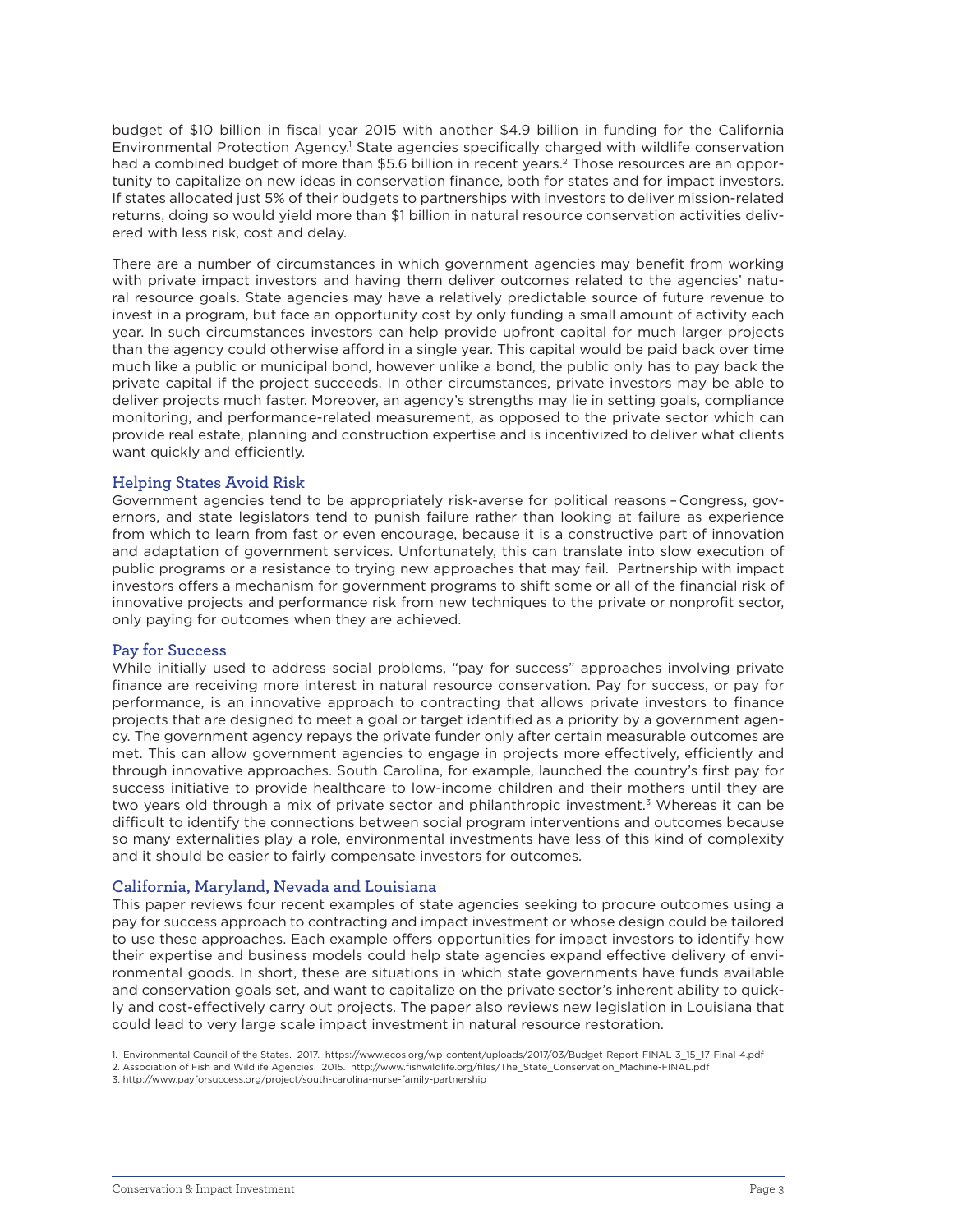## **CALIFORNIA'S WATER SUPPLY & HABITAT RESTORATION**

California is working to provide reliable freshwater supplies to one of the world's top foodproducing regions and to support an additional 12 million people by 2060. A key to this effort is the management of the two water systems—the Central Valley Project and State Water Project that move water from the Sacramento River and nearby rivers to support cities, towns, and farms. In order for the state to expand, improve, and continue operations of major water infrastructure, it needs to offset impacts to habitat and endangered fish by improving ecosystems nearby. California's Department of Water Resources has funding to begin the restoration of more than 8,000 acres of tidal wetlands to address requirements for fish conservation.<sup>4</sup> While the agency has tried to implement this work through traditional government contracting, a December 2016 Request for Proposals uses an innovative financing structure to the restoration.

Developed with the Governor's Office and Department of General Services, the Request for Proposals is one of the first pay for success contracting approaches in conservation for the state. The two successful bidders will use private investment to deliver 650 acres of restored habitat that meet the state's environmental performance standards. The winning bidders, Natural Resources Group and Reynier Fund, will be paid approximately \$12 million by the state after their projects meet performance standards, with partial payments as predetermined milestones are achieved along the way.<sup>5</sup>

#### **Niche for Private Investment**

The Department of Water Resources faced two primary challenges in meeting tidal wetland and floodplain restoration goals. The first stems from the state's land acquisition policies, which allow the state to purchase land at fair market value in accordance with the highest and best use of the land. Ideal land for tidal wetland restoration is not recognized by state oversight agencies as having a highest and best use as wildlife habitat, which often has a higher value than traditional agricultural and hunting club uses in the region. Thus, the agency struggled to find suitable areas for restoration from willing sellers at traditionally appraised land values. Under the pay for success approach, private bidders must demonstrate that they control the property and commit to transfer the land to the state as part of the overall restoration contract. The second challenge for the Department of Water Resources involves contracting. Under state policy, the agency typically advertises separate contracts for firms to design and construct a project. However, the growing sophistication of vertically integrated restoration businesses and investment partnerships allows single companies to handle the real estate, site planning, restoration design, and construction aspects of wetland and floodplain restoration. The Department of Water Resources worked with other state agencies to effectively package what might have been three contracts—land acquisition, project design, and construction—into a single contract. Thus, this approach is simply less administratively complex and time-consuming.

The contract offers a hybrid of traditional financing and pay for success which allows the project to begin generating returns early in its execution. Up to 15% of the overall contract amount can be disbursed at early milestones of the process, such as design and permitting. The largest portion of state funds—up to 50%—is awarded after the completed restoration has met performance benchmarks. The milestone payment model used in this contract and many pay for success approaches lowers public risk and incentivizes more rapid project initiation. Milestone payments limit the capital intensity of the project for the private sector, because the expenses and income from the project lower the capital deployed to fund the project. Additionally, providing milestone payments allows smaller firms, which may not have enough capital to finance large projects, more opportunities to participate.

#### **Reduced Taxpayer Risk**

California's government and taxpayers benefit from this approach because the private sector is taking the risk of finding and securing properties, carrying out restoration regardless of weather or climate conditions, and delivering outcomes quickly. Deploying private capital shifts some of the fiscal risk of public projects away from the state government and taxpayers. The state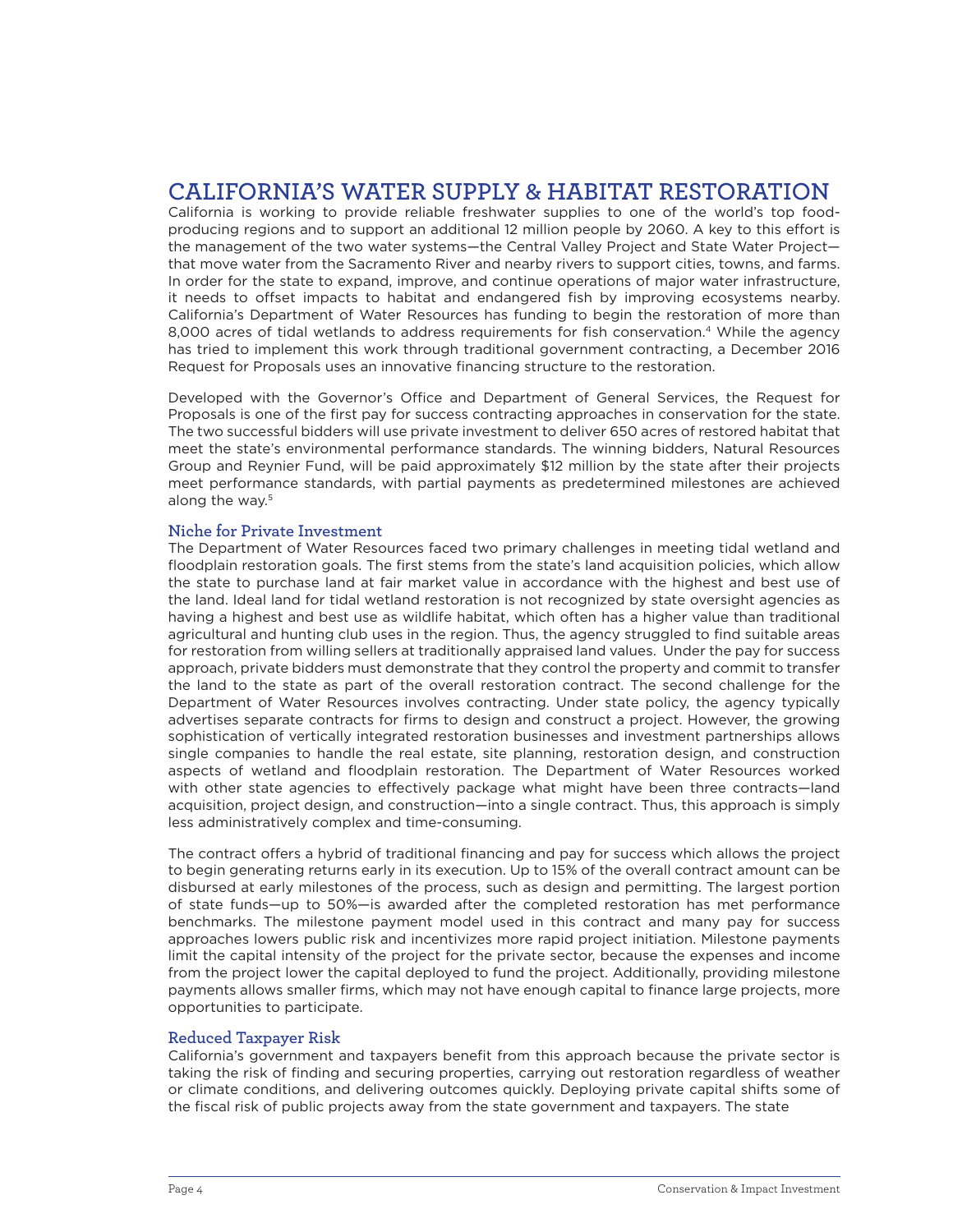further manages uncertainty by requiring a performance bond prior to construction to minimize the state's risk, should the bidder default during the process. In addition, a letter of credit on the bid price guarantees that the state gets the restoration outcome at the price agreed to under the proposal. The project appears to lower taxpayer costs associated with restoration. This contract has promise to speed restoration in the Sacramento-San Joaquin River Delta, while providing economic gains for restoration businesses and their investors. Although the contract represents only a small portion of Bay-Delta restoration goals, it could serve as a model for future proposals. The state has indicated it may solicit a second round of bids under a similar Request for Proposals.

## **MARYLAND: CLEAN WATER SERVICES**

The Chesapeake Bay is an important economic and ecological resource for the Mid-Atlantic states. Decades of pollution in the waterways that feed the Bay led the states and Federal government to establish regulatory goals in 2010 regarding pollution in the Bay, called a Total Maximum Daily Load. States in the Bay's watershed have agreed to reduce their pollution, and the pollutants are measured in quantities—tons of phosphorus, nitrogen and sediment—that fit well with outcomefocused investments.

In Maryland, a state program (the Chesapeake and Atlantic Coastal Bays Trust Fund) already exists to promote cost-effective and efficient use of state funds to improve the health of the Bay and meet Maryland's Bay restoration targets.<sup>6</sup> The Trust Fund offers grants to non-profits, local government, and universities based on per pound reductions in nitrogen, phosphorus, and sediment pollution in the Bay watershed. The legislation which created the Trust Fund does not facilitate impact investing or pay for performance approaches. For example, it did not allow funding to be awarded to for-profit companies or B corporations. However, there was latitude for inventive payment structures to be built by grantees into how they used grant funds, provided that the grantees still deliver the most cost-effective pollution reduction.

In 2016, the private investment manager, Ecosystem Investment Partners, partnered with the Cecil Land Trust on a pay for success grant application that would deliver the outcomes sought by the state program and provide financial return for investors. The company identified multiple project areas in a small watershed covered under the pollution goals and important to the state's stream restoration program. The pay for success proposal will reduce 6,219 pounds of nitrogen, 1,850 pounds of phosphorus, and 1,344 tons of suspended sediment through restoration of 8,215 linear feet of streams and 24.8 acres of riparian buffers. The company uses its private equity to fund the entire project up front, with Trust Fund money awarded to Cecil Land Trust after performance metrics have been achieved that Maryland has defined, associated with pollution reduction. When completed, the county government will receive or "own" the credits for pollution reduction from the project.

The restoration project offers incentives for all parties involved. Ecosystem Investment Partners anticipates a financial return for its investors, and demonstrates to state agencies the ability of a private company to successfully complete Chesapeake restoration work. The state and county not only make progress toward pollution control targets, but they do so at lower costs than normal. For example, the project was awarded at a cost of approximately \$800 per pound of nitrogen reduced, whereas Maryland Department of Natural Resources typically pays nearly \$2,000 per pound in traditional projects.7 With state money tied to verification of outcomes, taxpayer risk is shifted to the private sector. In addition, by working with Cecil Land Trust, the investment manager was able to build on existing relationships with local landowners and greatly reduced project timelines so landowners see project delivery happening faster on their property. Finally, Cecil Land Trust furthers its mission to protect and restore ecosystems in Cecil County.

<sup>4.</sup> California Department of Water Resources. 2017. "DWR Seeks Proposals for Habitat Restoration Projects in the Sacramento-San Joaquin Delta." http://resources.ca.gov/ecorestore/2016/12/dwr-seeks-proposals-for-habitat-restoration-projects-in-the-sacramento-san-joaquin-delta-reposted-rfp/

<sup>5.</sup> Those bids yield a restoration and land protection cost of approximately \$20,000/acre.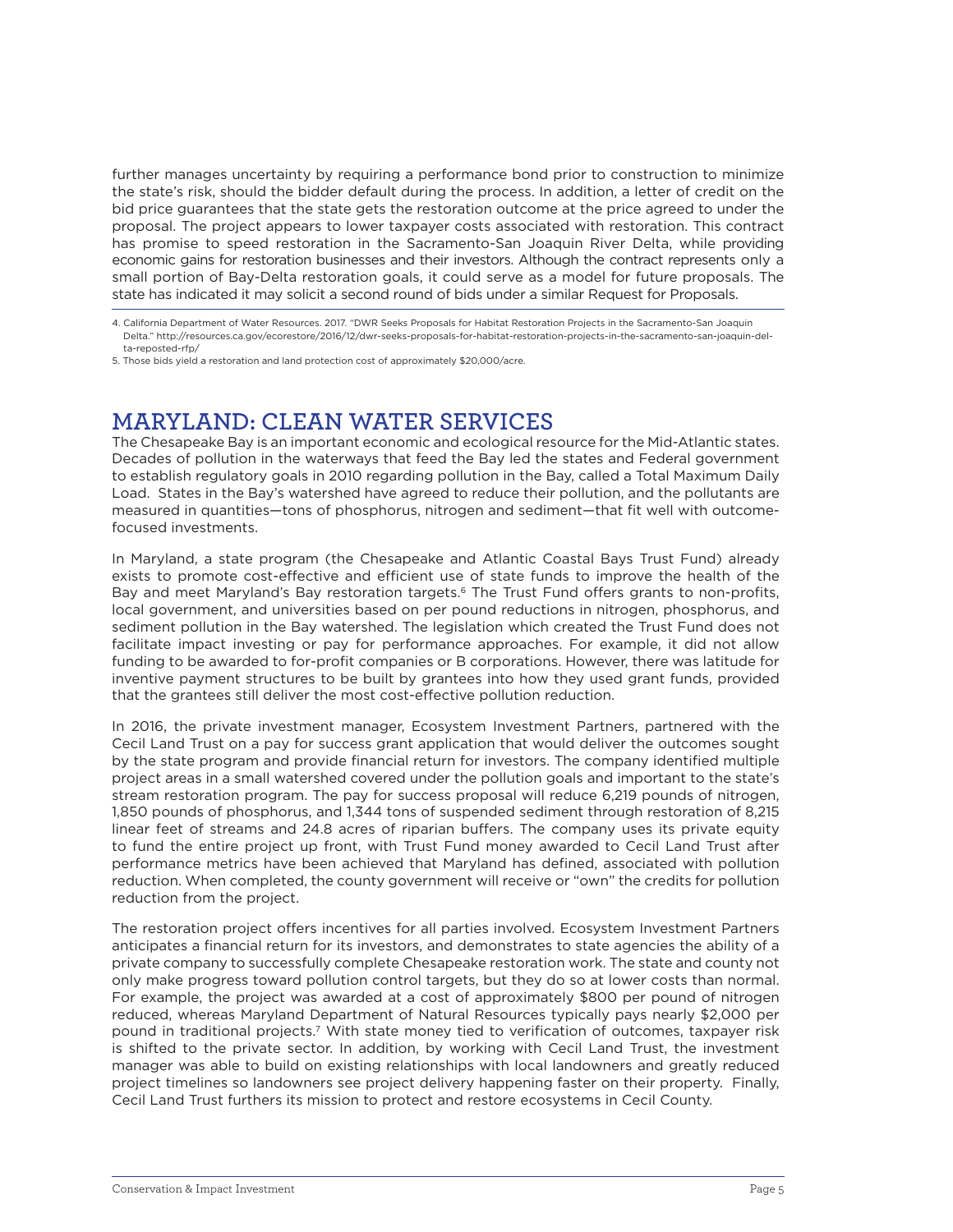Implementation of the project was made more difficult by the grant-based structure of the program, which requires the land trust to serve as an intermediary. However, in 2017, a new law sponsored by Maryland Governor Larry Hogan allowed up to \$10 million in Bay Restoration Funds to be used to purchase such pollution reductions directly, which significantly expands the potential for pay for success Chesapeake Bay restoration in future years.<sup>8</sup>

### **MARYLAND: INFRASTRUCTURE DEVELOPMENT**

Clean Water Act requirements recently led the Maryland Department of Transportation State Highway Administration to initiate a request for proposals for 100,000 linear feet (19 miles) of stream restoration in eleven counties.<sup>9</sup> This restoration will generate a supply of credits to serve as a pool of environmental offsets for impacts to streams caused by future highway maintenance or road infrastructure projects, with credits being delivered to the Department of Transportation by 2020. Having such an advance supply available is important to the state agency because this approach has been shown to speed up transportation project permitting times by up to 50%.<sup>10</sup> This project has not been bid or awarded yet - the Department of Transportation's released the request for proposals in June 2017.

The request for proposals states that firms are required to bid a unit price per linear foot of stream restored, inclusive of all costs such as land acquisition, restoration design, construction, monitoring, and management after restoration. This per "credit" price represents the best example of which we are aware of a state agency procuring an environmental outcome like any other good or commodity, and using a full delivery contract to do so. Similar to California's wetland project, payments will be made at various milestones throughout project development and postconstruction monitoring. The largest single milestone payment (30%) is made after construction is complete and the land easement is transferred to the state. In total, 65% of project payments will be made once the project and baseline monitoring is complete with another 35% of project payments made over five years tied to monitoring and ecological performance.

The potential for very significant future impact investment exists in Maryland in part because there is a Stream Restoration Credit Protocol in place that provides a transparent, repeatable way for private investors, and state and local government to consistently estimate the credit value of specific properties and restoration plans. Because many environmental programs, including stream restoration in other states, lack such protocols, it is more difficult for investors to understand and predict the future value of potential restoration projects. Agencies often underappreciate the need for this certainty, as it is not a feature of government-run restoration projects whose future public appropriations are less strongly tied to quantitative documentation of program outcomes. The private sector, however, actively seeks out such certainty, as it drives down their risk.

This approach by the Maryland Department of Transportation appears to be one of the most sophisticated examples of a state agency procuring advance delivery of a large supply of mitigation credits to offset future infrastructure development.

<sup>6.</sup> Maryland Department of Natural Resources. 2017. Chesapeake and Atlantic Coastal Bays Trust Fund. http://dnr2.maryland.gov/ccs/Pages/ funding/trust-fund.aspx

<sup>7.</sup> Interview with Maryland Department of Natural Resources official May 19, 2017.

<sup>8.</sup> Clean Water Commerce Act of 2017. The Act also directs the state government to adopt regulations for purchasing the nutrient load reductions, thus providing a strong, consistent regulatory signal to the private sector. Once fully implemented, Maryland's nutrient pollution reduction program may provide a working model for other state or local governments. http://governor.maryland.gov/2017/05/04/governor-larry-hogan-signs-environmental-agenda-into-law/

<sup>9.</sup> Maryland Department of Transportation State Highway Administration. 2017. https://emaryland.buyspeed.com/bso/external/bidDetail.sdo;jsessionid=2C7A6FCC00F1CD0836F28D62B3097BCA?bidId=MDJ0231032936&parentUrl=activeBids

<sup>10.</sup> US Army Corps Institute for Water Resources. 2015. The mitigation rule retrospective: a review of the 2008 regulations governing compensatory mitigation for losses of aquatic resources. http://www.iwr.usace.army.mil/Portals/70/docs/iwrreports/2015-R-03.pdf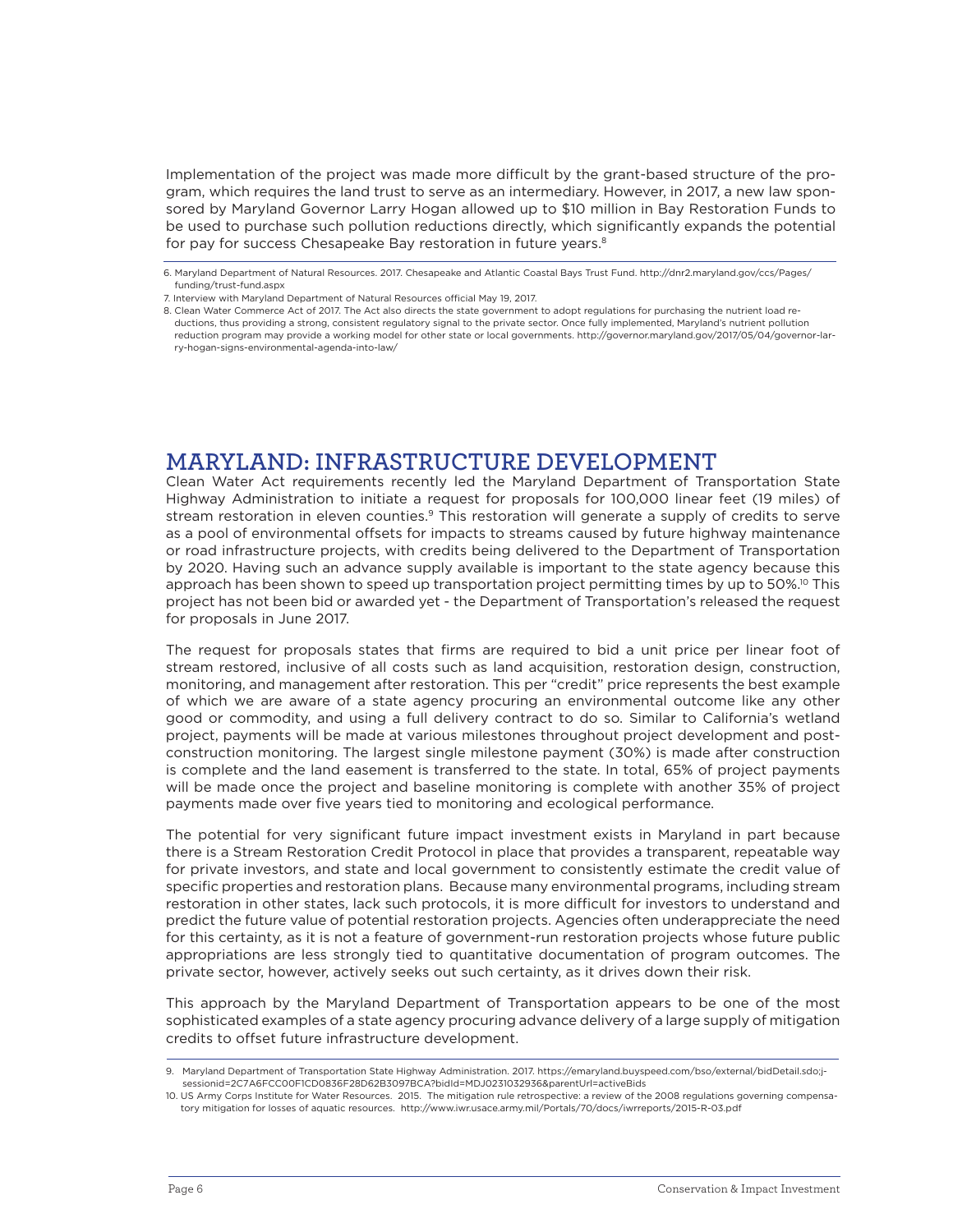## **LOUISIANA: NEW IMPACT INVESTMENT POLICY**

In May 2017, bipartisan members of the Louisiana legislature introduced a bill (HB 596) that was signed into law by Governor John Bel Edwards in June.<sup>11</sup> The legislation is the first of its kind in the country to give specific authorization to a state agency to use "outcome-based performance contracts" to deliver coastal protection and restoration projects in the state. Individual projects are not allowed to cost more than \$250 million, an order of magnitude greater than other projects described in this paper. The legislature and Governor Edwards passed this law to allow projects to move more quickly, deliver better value and performance, and lower costs.

Louisiana's new law creates many of the enabling conditions necessary for pay for success to work. It requires that a "substantial portion" of no less than 75% of project costs be conditioned on specific outcomes and defined performance targets. It requires a competitive bidding process for award of future contracts, requires financial assurances for projects, and creates a process to vet the companies and investors who would seek to bid projects. This law appears unlike any other state policy around the country and has the potential to make the state an epicenter for private natural resource-focused investments.

Louisiana has some of the greatest potential need for large-scale impact investment because of the importance of enormous coastal restoration projects on its Gulf coast. The state is losing 16.6 square miles per year of its land, or an area equivalent to a football field every hour. This is due to coastal subsidence, erosion, sea level rise, and especially the loss of sediment-rich freshwater that used to be delivered to coastal areas by the Mississippi River. Instead, for past decades sediment has been dumped into deeper waters of the Gulf of Mexico because the River is channelized for navigation and other purposes. The faster that large-scale restoration projects are funded and implemented, the more likely the state is to be able to hold onto more of its land area and restore areas that have been recently lost. In addition, the state has a relatively predictable source of future funding associated with oil and gas revenues and damage payments associated with the BP Deepwater Horizon oil spill.<sup>12</sup> These payments will occur over many years, potentially allowing the state to work with investors to fund more restoration up front than the state could otherwise afford, to be paid off over time much like a bond.

The legislation allows the state agency to develop regulations to implement this performance contracting approach. While issuance of these regulations may create a delay before projects are initiated, this is nonetheless a model that California, Maryland, and other states could follow in clarifying authority to use pay for success approaches to attract private capital to help accomplish public natural resource missions of state agencies.

<sup>12.</sup> http://www.nola.com/environment/index.ssf/2015/10/louisiana\_coastal\_marshes\_key.html



<sup>11.</sup> Louisiana Pay for Success legislation sponsored by State Representative Walt Leger and Representative Stuart Bishop. https://legiscan.com/ LA/text/HB596/id/1630397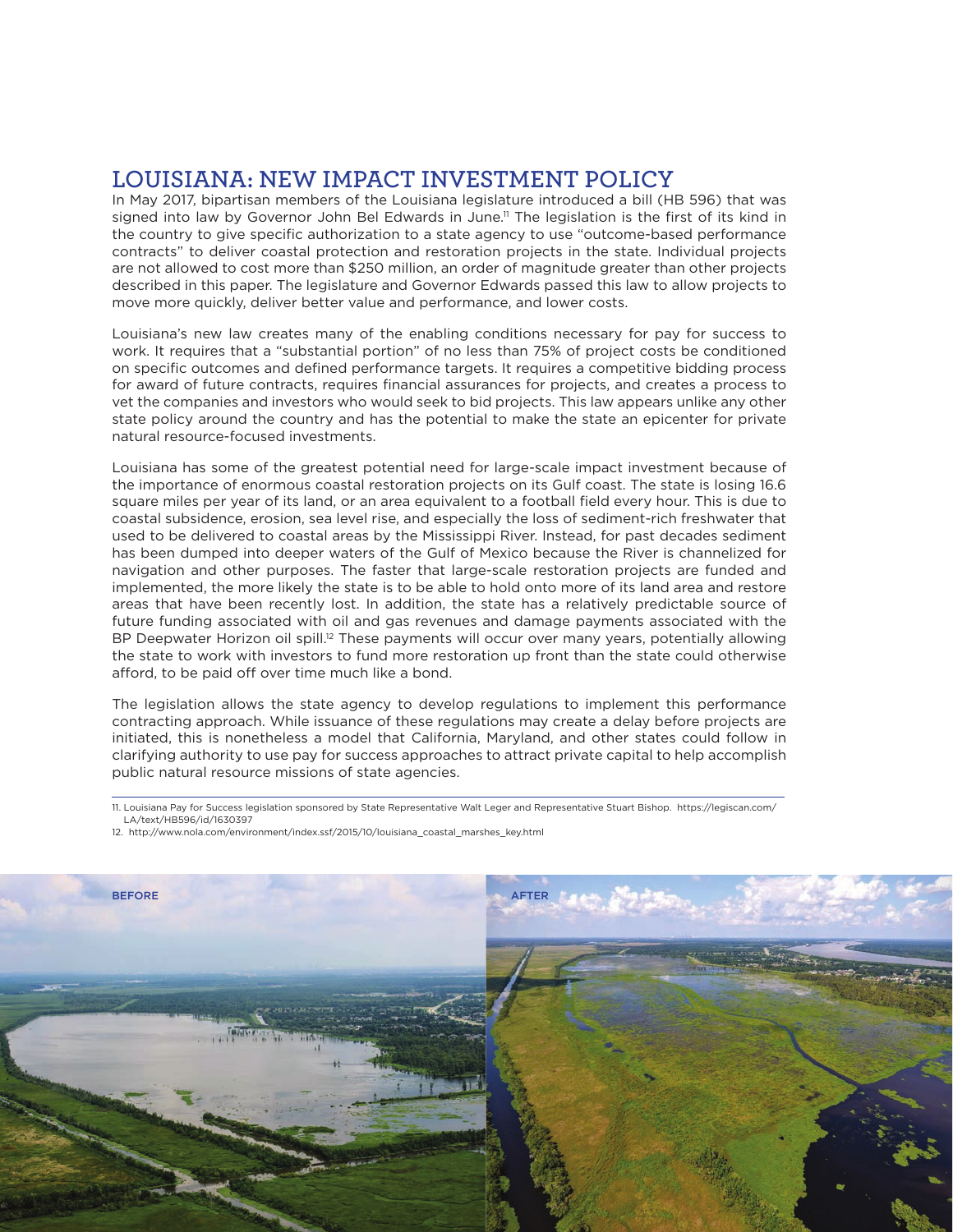## **NEVADA: PUBLIC WILDLIFE INVESTMENT**

Unprecedented collaborative conservation planning, described as the largest conservation effort in U.S. history, led the U.S. Fish and Wildlife Service to decide that a bird called the greater sage grouse was not an endangered species in 2015. While the decision received a great deal of press, less well known are the on-the-ground efforts that state and Federal agencies, and private organizations put into action behind these paper plans to give the bird and its biodiverse habitat the best chance at survival. In particular, the state of Nevada developed a program to catalyze habitat enhancement and protection: the Nevada Conservation Credit System, with similar systems in development in Colorado and Montana.13

Nevada's Conservation Credit System is unlike the previous examples above in that funding is primarily from the state government. Nevada's legislature and Governor Brian Sandoval have provided initial capitalization to pay for habitat enhancement and restoration. Those activities generate credits in quantities determined through a federally-approved accounting system or protocol. The credits can be sold to a third party to mitigate damage to sage grouse habitat that may be caused by mining, electricity transmission, or other projects impacting sage grouse habitat.

Upon the sale of credits, the state is reimbursed its initial investment in habitat restoration and landowners keep the remaining value if it is greater than the state's contribution. Nevada has announced over \$2 million in funding for credit-generating projects since the system's inception in 2015.

While this is not an impact investment, Nevada's program could be expanded to take advantage of such private capital. Currently, the risk that no credit buyers will materialize is very high, and the quantification tool to define credited outcomes is still being adjusted. Additional risk exists because of the behavior of the federal Bureau of Land Management – at present that agency is still considering allowing companies that damage public land to offset their impacts in other ways and with lower standards, potentially undercutting the market for credits secured under Nevada's system. Unpredictable behavior by this federal agency is perhaps the greatest risk to future private investment. Over time, if businesses purchase credits to manage future regulatory risks it will be clearer there is demand for credits. If the state instead put its capital into a guaranteed floor price at which it would purchase exchange credits, that would diversify the pool of potential buyers and lower investor risk. Such actions would make demand more predictable and allow impact investment to play a large role in an expanded program.

The same potential exists in Colorado, Montana and eight other states with sage grouse habitat. All of these programs could attract private capital to supplement state funding and rapidly expand conservation efforts, but only if states act to lower the risks that make the future value of credits difficult to predict or to guarantee floor prices in a way that would provide significantly more certainty to investors.

<sup>13.</sup> Nevada Sagebrush Ecosystem Program. 2017. https://www.enviroaccounting.com/NVCreditSystem/Program/Home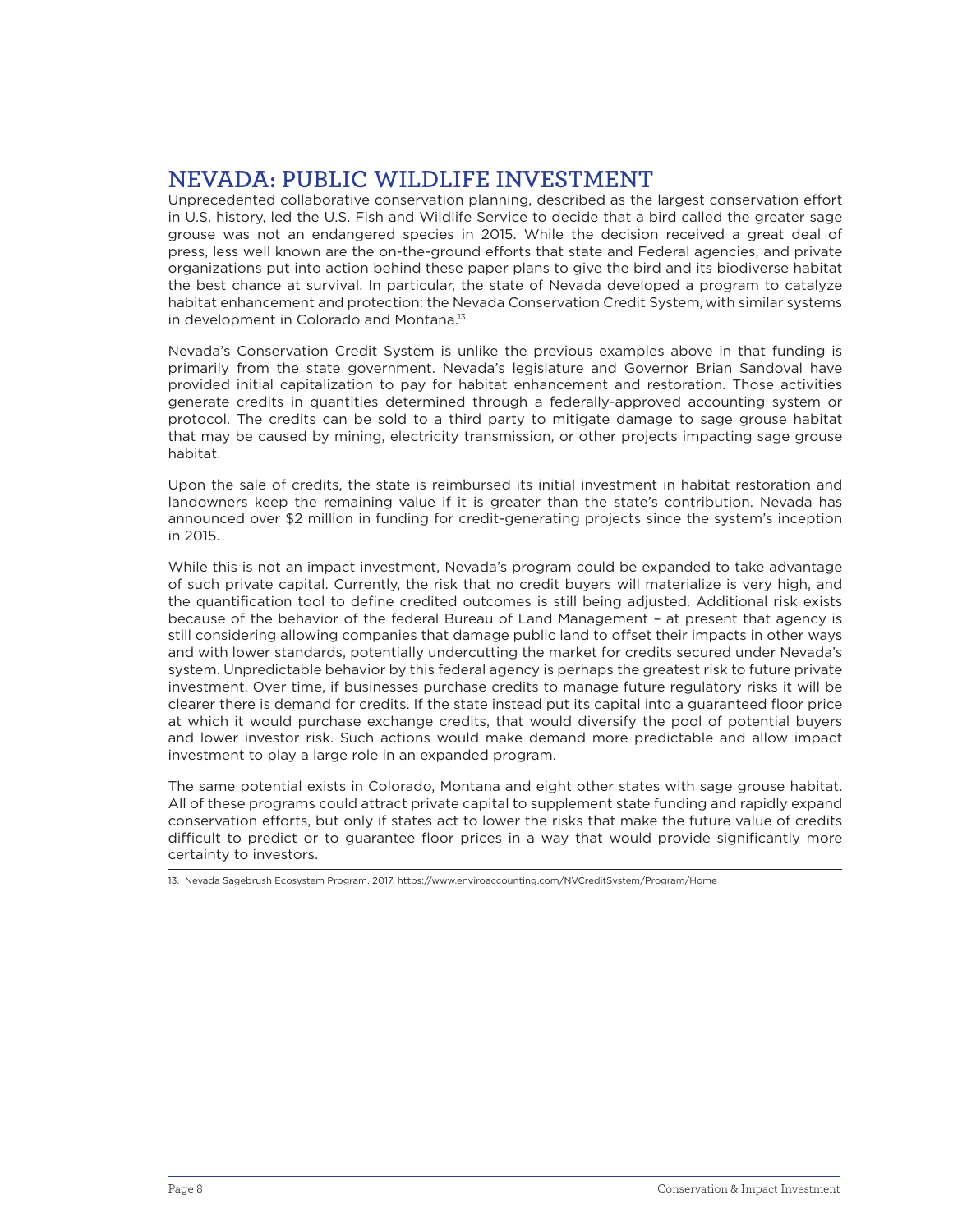## **EXPANDING IMPACT INVESTMENT FOR STATE CONSERVATION AGENCIES**

While each approach to financing conservation described in this report faced unique challenges, some similarities are apparent (Table 1) that would be essential to address in any future efforts to expand impact investing opportunities at the state level:

#### **Full delivery pricing**

The Maryland Department of Transportation project bases contract bids—and thus success payments—on a single per credit price. This price is inclusive of all anticipated costs as well as a financial return for investors. Similarly, full delivery pricing was used for bids on California's habitat restoration. In these cases, the state agencies are focused on getting a fair price for achievement of their environmental goals. By using a single, inclusive pricing scheme, states can simplify the bidding process and make it easier to compare the cost-effectiveness of various private sector proposals with traditional expenses of doing the work themselves.

#### **Balancing public risk reduction against payment timing**

In the Maryland Department of Transportation and California projects, states require performance bonds and other forms of insurance that help guarantee that companies perform on schedule and consistent with their bid price. Both programs additionally reduce public risk by reserving significant portions of contract funds until environmental outcomes are verified. Louisiana's new law creates similar requirements. However, states must recognize that these requirements come at a cost to firms. The advance funding put into restoration up front is an expenditure that weighs on the balance sheet of investors. If a state agency carefully balances its risk reduction requirements with a detailed understanding of the risks and expenses that investors assume, they can likely design better programs to meet both agency and investor needs. Milestone payments are an effective strategy to disburse public funds throughout the entire project lifetime to help companies free up capital to maintain their future project pipeline, while still holding partners accountable for longer term outcomes.

#### **Environmental accounting**

Private investors seek as much clarity and certainty as possible in conducting due diligence for a potential investment. State agencies need to develop, approve, and then abide by methodologies that define credits and thus affect the value of those investments. Clearly defined methodologies make it possible for third parties to predict the number of credits they would derive from potential conservation projects. Accounting systems like those in Nevada and Maryland are essential to make it possible for investors to find optimal investments, and to understand the risk they will bear in developing projects. Where agencies are unable to agree on metrics defining credits or performance, or want to customize it on a project-by-project basis, that decision alone is likely to undermine most investment potential.

#### **Land transfers to states**

The Maryland Department of Transportation and California programs both require restored land to be transferred to the state prior to final contract payments, whereas Nevada is using a system of temporary or term credits more akin to a leasing program. Impact investment may be an asset for any state program in which land or easement acquisition is a goal or requirement. The private sector may have far greater real estate expertise available to them than what is available to an agency.

#### **Conclusion**

The opportunity for impact investment in conservation is far broader than the pay for success and other examples described in this report. However, these examples show how small steps by states can provide a solid foundation upon which to grow their ability to deliver on their public missions. This report simplifies or omits description of the hard work, creativity and leadership that each project required of state personnel, elected leaders, and private investors to use existing statutory authority, and program structures designed for traditional publicly-funded procurement to allow the use of private investment for delivery of state objectives.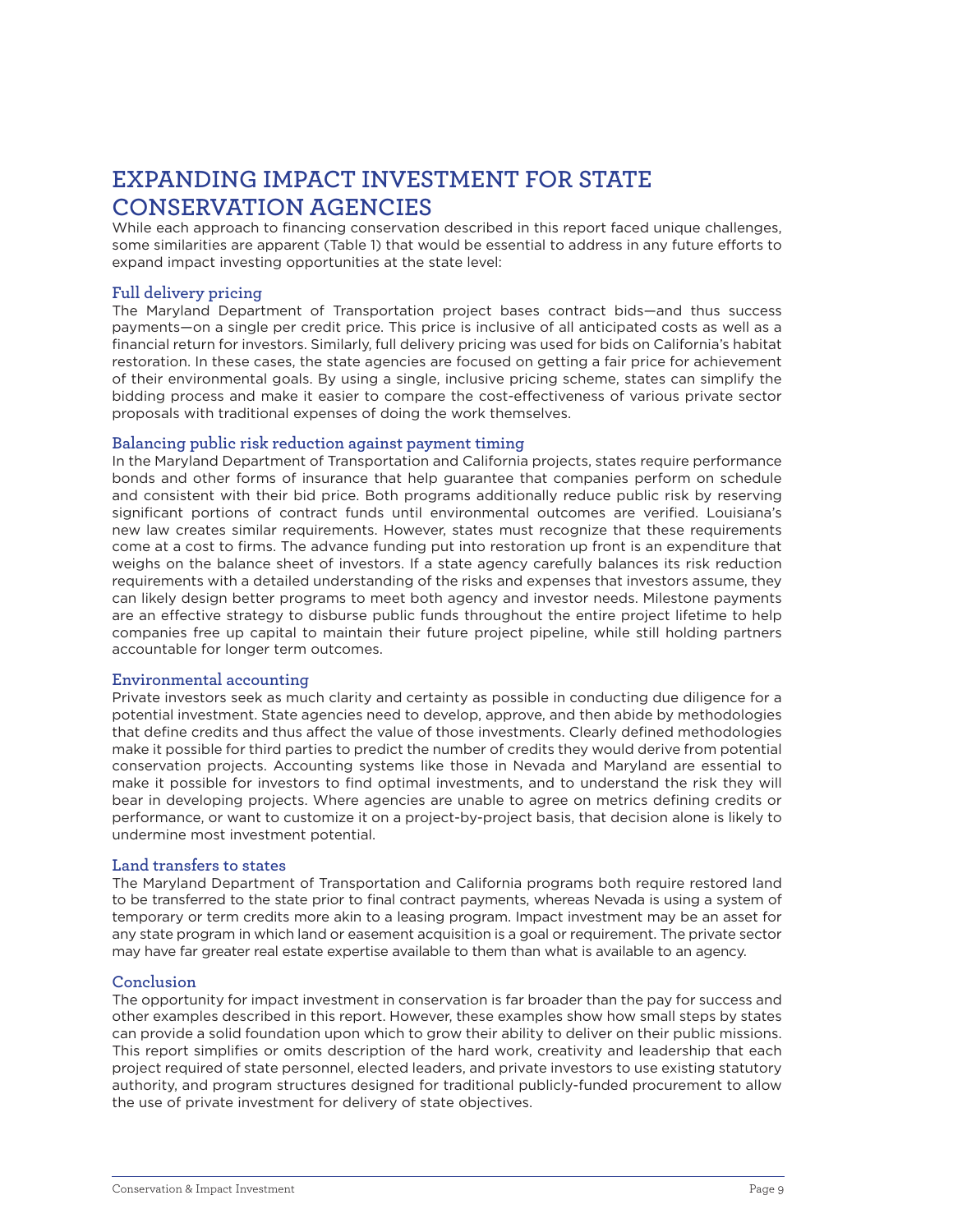## **Table 1.**

Important elements of state-led natural resource impact investment opportunities.

|                                                                                      | California | Maryland<br><b>DOT</b> | Maryland<br>Clean<br>Water | Nevada | Louisiana      |
|--------------------------------------------------------------------------------------|------------|------------------------|----------------------------|--------|----------------|
| Has an existing<br>regulatory driver                                                 |            |                        |                            |        |                |
| <b>Payments triggered</b><br>by ecological performance                               |            |                        |                            |        |                |
| Land is transfer to state                                                            |            |                        |                            |        | <b>ALLOWED</b> |
| Includes performance<br>bond or insurance to lower<br>public risk from bidder        |            |                        |                            |        |                |
| Includes insurance feature<br>to eliminate public risk<br>from cost overruns         |            |                        |                            |        |                |
| Uses full delivery pricing                                                           |            |                        |                            |        |                |
| Produces an advance credit<br>supply to compensate for<br>future impacts             |            |                        |                            |        |                |
| Cash flows via milestone<br>payments throughout project<br>development and construct |            |                        |                            |        |                |

#### **ACKNOWLEDGEMENTS**

The authors would like to acknowledge the following individuals who were interviewed during the development of this report or provided feedback on earlier drafts:

#### **GABE COHEE**

Director of the Center for Restoration Finance, Maryland Department of Natural Resources

#### **BILL KILBY**

President of the Board of Directors, Cecil Land Trust

#### **BILL HARRELL**

Special Assistant to the Chief Deputy Director and EcoRestore Program Director, California Department of Water Resources

#### **TIM SMITH**

Program Manager, California Department of Water Resources

#### **FOREST HALFORD**

Chief Operating Officer, Natural Resources Group

## **ADAM DAVIS**

Ecosystem Investment Partners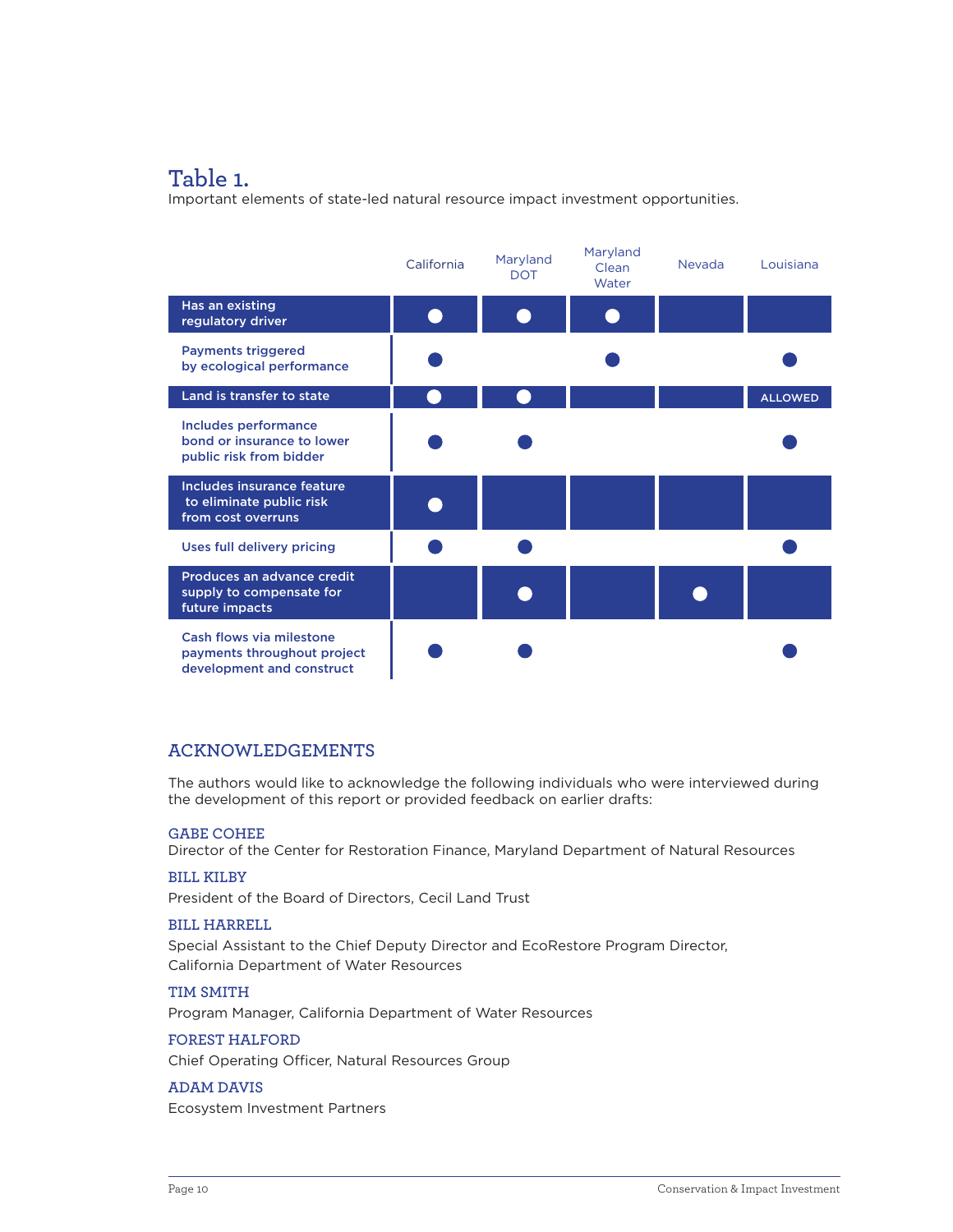#### **PHOTOS**

COVER: After restoration at the Colusa Mitigation Bank in Colusa County, California operated by Westervelt Ecological Services, Inc. http://www.wesmitigation.com/cabanks/name-ofcalifornia-bank/

INTERIOR COVER: The Colusa Mitigation Bank before restoration; in Colusa County, California and operated by Westervelt Ecological Services, Inc. http://www.wesmitigation.com/cabanks/ name-of-california-bank/

PAGE 7: Before and after pictures of the Jesuit Bend Mitigation Bank operated by Restoration Systems, LLC illustrating the kind of private restoration that is possible in coastal Louisiana in just a few years. http://restorationsystems.com/projects/jesuit-bend/

BACK COVER: After pictures of the Jesuit Bend Mitigation Bank operated by Restoration Systems, LLC illustrating the kind of private restoration that is possible in coastal Louisiana in just a few years. http://restorationsystems.com/projects/jesuit-bend/



#### **About Environmental Policy Innovation Center**

The Environmental Policy Innovation Center was established to develop innovative policies that expand environmental markets, improve water quality, speed endangered wildlife recovery, and incentivize conservation on private lands. We also provide solutions that allow water, energy and other essential infrastructure to move forward while benefiting natural resources. We believe in having an organizational culture built upon trust for a staff of creative people. Taking down non-profit cultural barriers to innovation and risk taking in the development of policy gives the Innovation Center a unique niche from which to provide valuable tools to make conservation faster, bigger and stronger.

#### **About Sand County Foundation**

Sand County Foundation is a non-profit conservation organization dedicated to working with private landowners across North America to advance ethical and scientifically sound land management practices that benefit the environment.

© 2017 Environmental Policy Innovation Center

Authors: Thomas Caggiano; Timothy Male, PhD Designer: Mike Bass

For more information email tmale@policyinnovation.org, or call (240) 274-0341